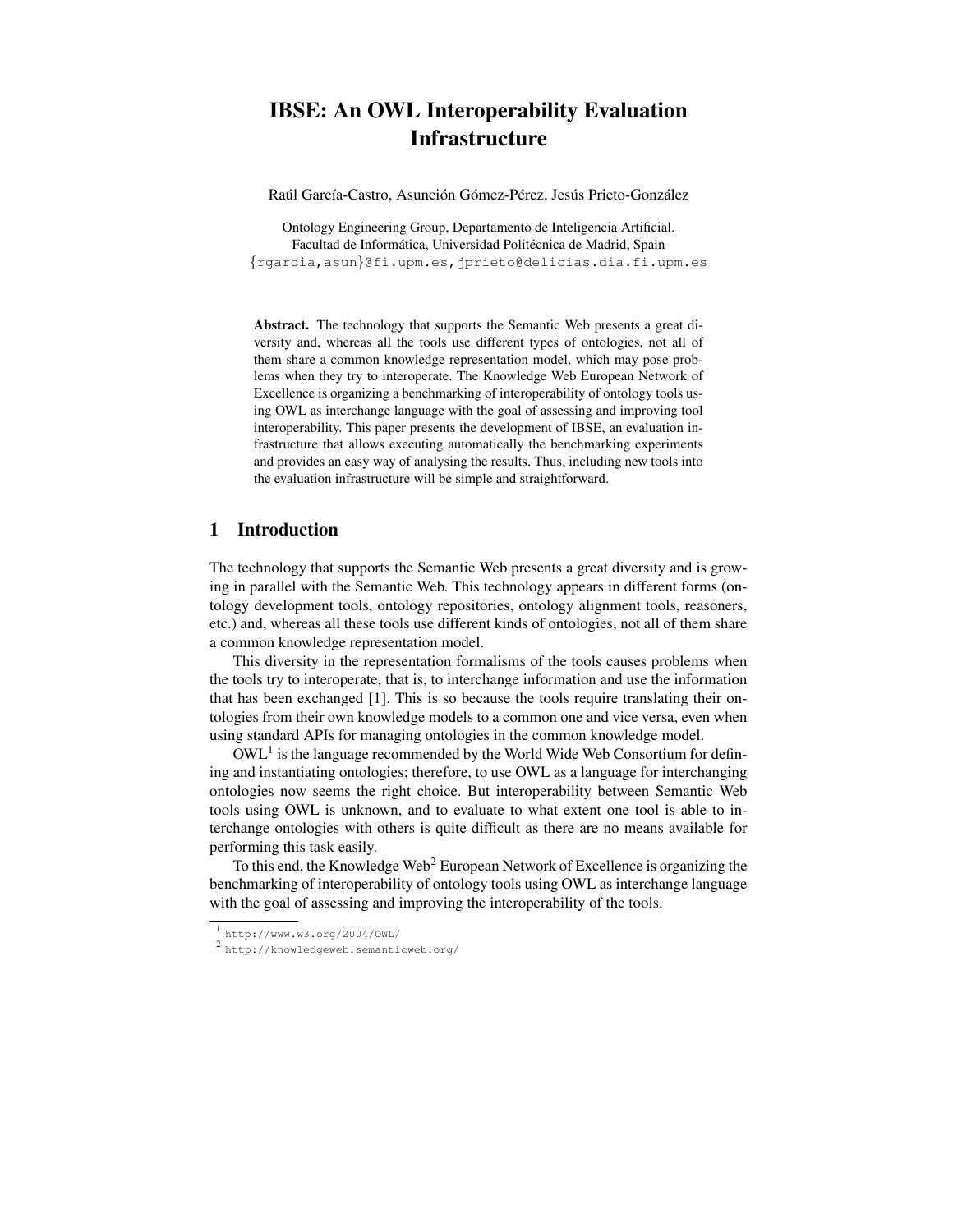To allow as much tools as possible to participate in the benchmarking and to minimise the effort devoted to this participation, we have developed IBSE, an evaluation infrastructure that automatically executes the experiments, offers a simple way of analysing the results, and permits smoothly including new tools into the infrastructure.

The results of a first execution of the experiment carried out with two tools, Jena, an ontology repository, and WebODE, and ontology development tool, are also presented.

This paper is structured as follows: Section 2 presents other interoperability evaluation initiatives. Section 3 introduces the OWL Interoperability Benchmarking and Section 4 the experiment to be performed in this benchmarking activity. Section 5 presents the set of ontologies to use as input for the experiment. Section 6 deals with the OWL ontologies used to represent the benchmarks and their results. Section 7 describes how the evaluation infrastructure has been implemented and how it can be used. Section 8 provides an example of executing the experiment with Jena and WebODE. Finally, Section 9 draws the conclusions from this work and proposes future lines of work.

## **2 Related Work**

This section presents two other initiatives that deal with interoperability evaluations:

- **EON 2003 Workshop.** The central topic of the Second International Workshop on Evaluation of Ontology-based Tools was the evaluation of ontology development tools interoperability [2]. In this workshop, the participants were asked to model ontologies with their ontology development tools and to perform different tests for evaluating tool import, export and interoperability. In these experiments:
	- **–** There was no constraint regarding the use of the interchange language; of the experiments carried out only two used OWL as interchange language.
	- **–** Each experiment was performed with a different procedure; hence the results obtained in that workshop did not provide general recommendations, only specific ones for each ontology development tool participating.
- **RDF(S) Interoperability Benchmarking.** A benchmarking of the interoperability of ontology development tools using  $RDF(S)$  as interchange language<sup>3</sup> has been organised in Knowledge Web, before we started the benchmarking presented in this paper [3].

In the RDF(S) Interoperability Benchmarking the experimentation and analysis of the results were performed manually. This has the advantage of obtaining high detailed results, being easier to diagnose problems in the tools and so to improve them. But the manual execution and analysis of the results also makes the experimentation costly. Tools developers have often automated the execution of the benchmark suites but not always. Furthermore, the results obtained may be influenced by human mistakes and they depend on the people performing the experiments and on their expertise with the tools.

<sup>3</sup> http://knowledgeweb.semanticweb.org/benchmarking interoperability/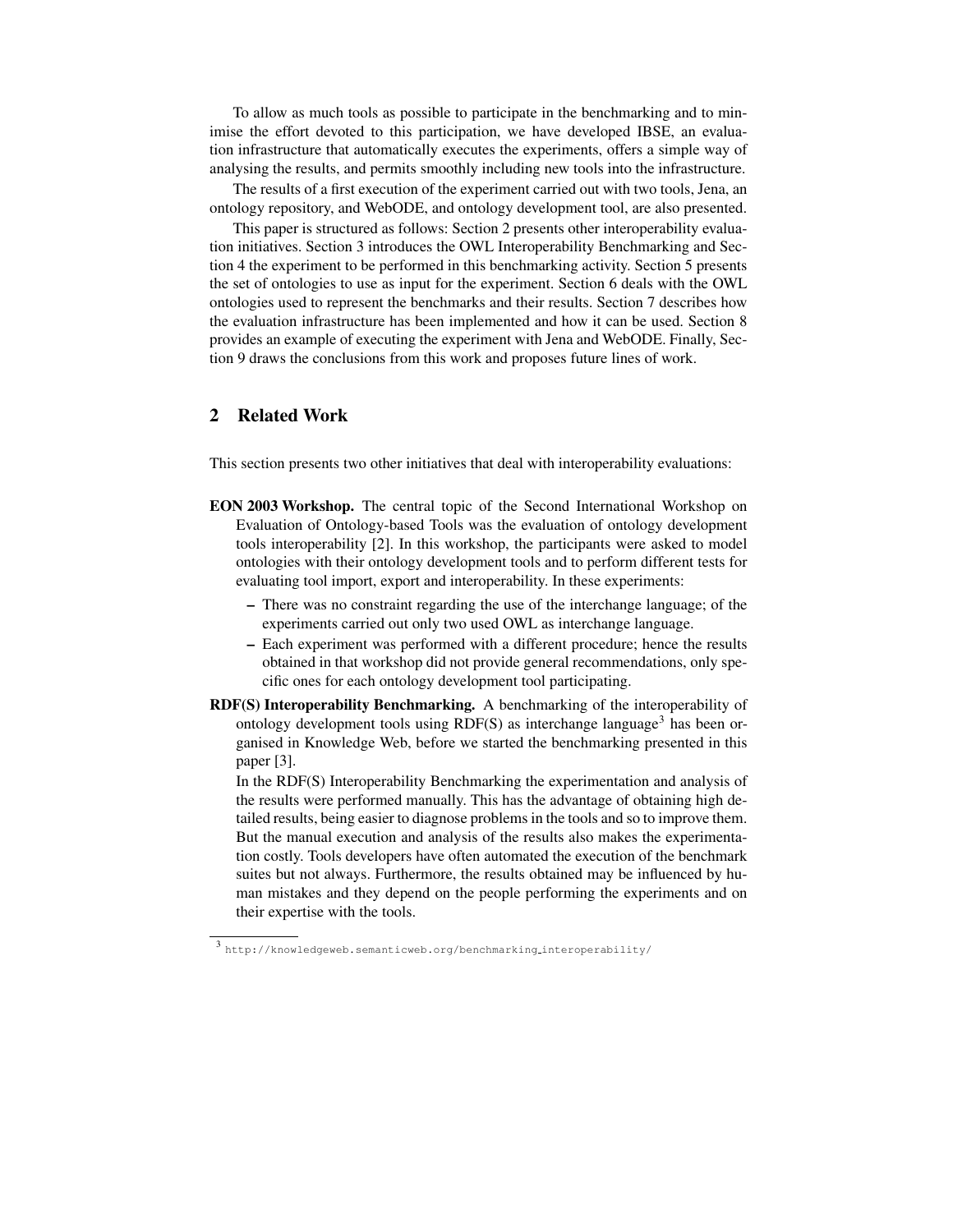## **3 OWL Interoperability Benchmarking**

In the OWL Interoperability Benchmarking we have followed the Knowledge Web benchmarking methodology [4] for ontology tools, a methodology used before for benchmarking the interoperability of ontology development tools using RDF(S) as the interchange language [3], and for benchmarking the performance and the scalability of ontology development tools [5].

The two main goals that we want to achieve are:

- **– To assess and improve the interoperability of ontology development tools** using OWL as the interchange language. This would permit learning about the current interoperability of the tools and maximizing the knowledge that these tools can interchange while minimizing the information addition or loss.
- **– To identify the fragment of knowledge that ontology development tools can share** using OWL as the interchange language. As this fragment becomes larger, more expressive ontologies can be interchanged among ontology development tools.

The main changes to perform with regard to the RDF(S) Interoperability Benchmarking presented above are the following:

- **– To broaden the scope of the benchmarking**. While the RDF(S) Interoperability Benchmarking targeted at ontology development tools (even though ontology repositories also participated), this time we consider any Semantic Web tool able to read and write ontologies from/to OWL files (ontology repositories, ontology merging and alignment tools, reasoners, ontology-based annotation tools, etc.).
- **– To automate the experiment execution and the analysis of the results**. In the OWL Interoperability Benchmarking we sacrifice a higher detail in results to avoid the experiments being conducted by humans. However, full automation of the result analysis is not possible since it requires a person to interpret them; nevertheless, the evaluation infrastructure automatically generates different visualizations and summaries of the results in different formats (such as HTML or SVG) to draw some conclusions at a glance. Of course, an in-depth analysis of these results will still be needed for extracting the cause of the problems encountered and improvement recommendations and the practices performed by developers.
- **– To define benchmarks and results using ontologies**. The automation mentioned above requires that both benchmarks and results be machine-processable so we have represented them using ontologies. Instances of these ontologies will include the information needed to execute the benchmarks and all the results obtained in their execution. This also allows having different predefined benchmark suites and execution results available in the Web, which can be used by anyone to, for example, classify and select tools according to their results.
- **– To use any group of ontologies as input for the experiments**. Executing benchmarks with no human effort can provide further advantages. We have implemented the evaluation infrastructure to generate benchmark descriptions from any group of ontologies in RDF(S) or OWL and to execute these benchmarks. Thus, we can easily perform different experiments with large numbers of ontologies, domainspecific ontologies, systematically-generated ontologies, etc.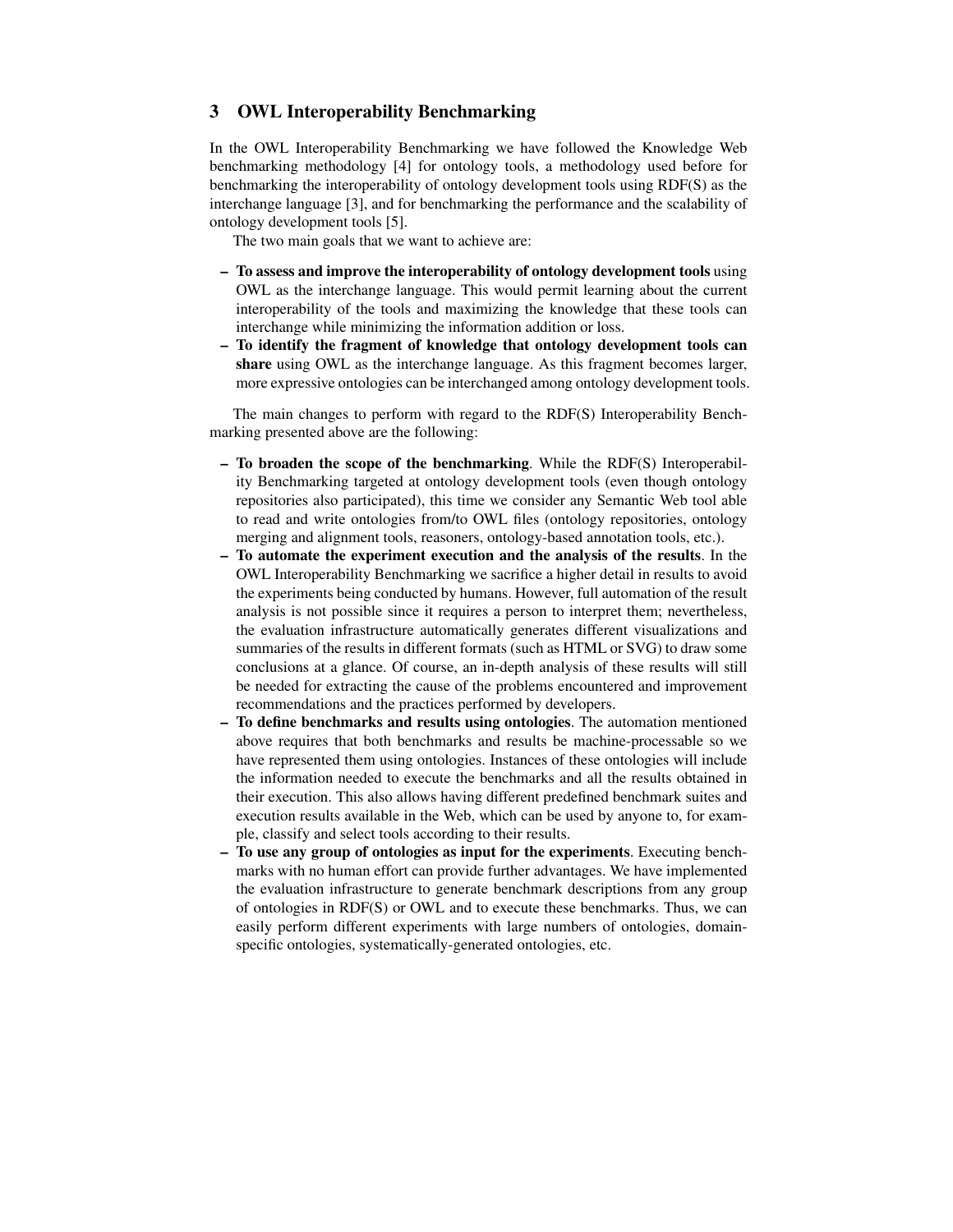#### **4 Experiment to be Performed**

The experiment to be performed consists in measuring the interoperability of the tools participating in the benchmarking through the interchange of ontologies from one tool to another. From these measurements, we will extract the interoperability between the tools, the causes of problems, and improvement recommendations.

Of the different waysthat Semantic Web tools have to interoperate, we only consider interoperability when interchanging ontologies using OWL. Therefore, the functionalities affecting the results are the OWL importers and exporters of the tools. Also, with no human intervention, we can only access tools through application programming interfaces (APIs) and the operations performed to access them must be supported by most of the Semantic Web tools. Therefore, the only operations to be performed by a tool should be: to import one ontology from a file (to read one file with an ontology and to store this ontology in the tool's knowledge model), and to export one ontology into a file (to write into a file an ontology stored in the tool knowledge model).

During the experiment, a common group of benchmarks will be executed, each benchmark describing one input OWL ontology that has to be interchanged between a single tool and the others.

Each benchmark execution comprises two sequential steps, shown in Figure 1. Starting with a file that contains an ontology, the first step (*Step 1*) consists in importing the file with the ontology into the origin tool and then exporting such ontology into a file using the interchange language. The second step (*Step 2*) consists in importing the file with the ontology (exported by the origin tool) into the destination tool and then exporting such ontology into another file.



**Fig. 1.** The two steps of a benchmark execution

In these steps, there is not a common way for the tools to check the results of importing the ontologies, we just have the results of combining the import and export operations (the files exported by the tools) and we consider these two operations as an atomic operation. Therefore, it must be noted that if a problem arises in one of these steps, we cannot know whether the problem was caused when importing or when exporting the ontology since we do not know the state of the ontology inside each tool.

After a benchmark execution, the results obtained from the ontology described in the benchmark are three different states, namely, the original ontology, the intermediate ontology exported by the first tool, and the final ontology exported by the second tool. From these results, we define the evaluation criteria for a benchmark execution. These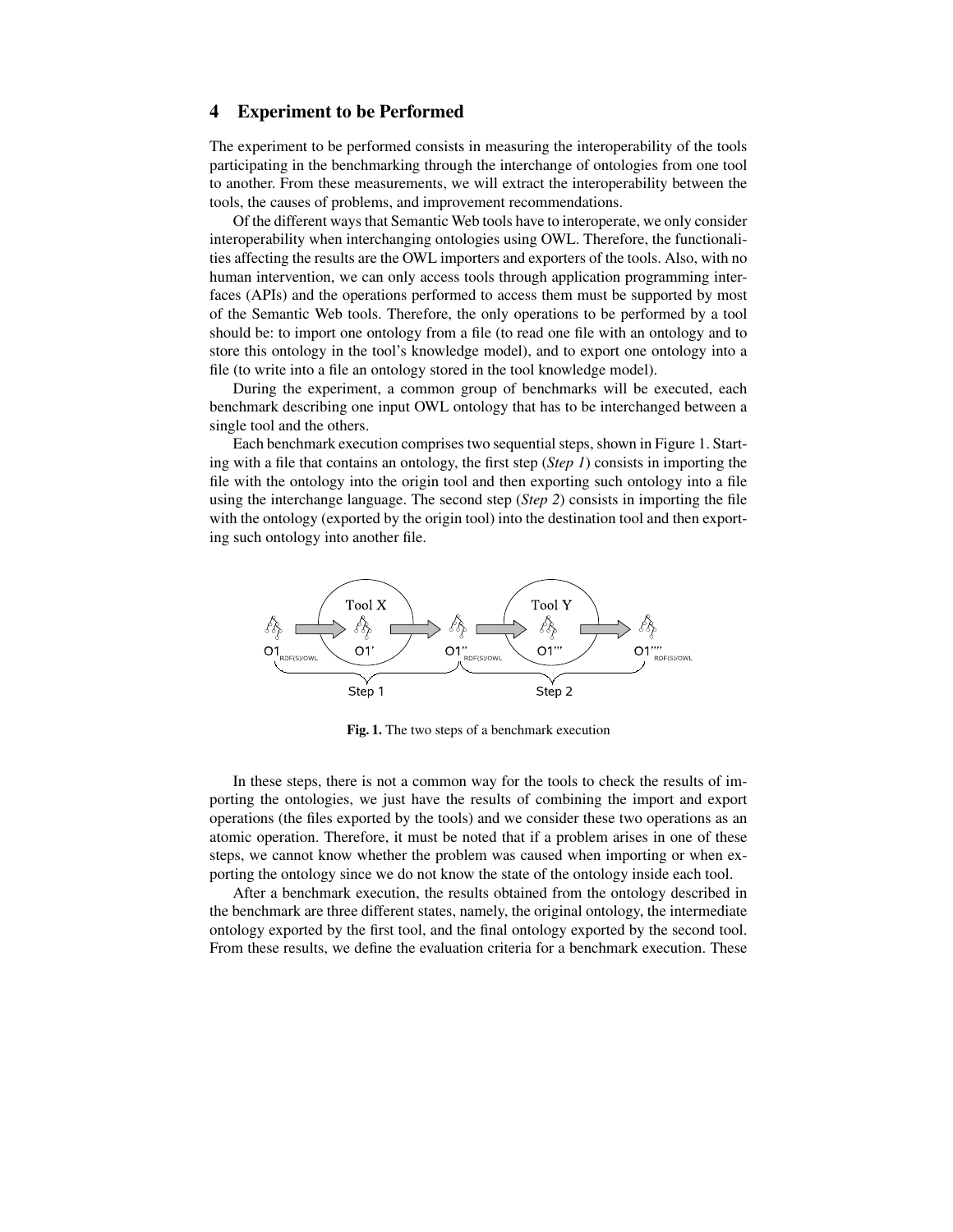evaluation criteria will be considered in *Step 1*, *Step 2*, and in the whole interchange (*Step*  $1 +$  *Step* 2), and are the following:

- **– Execution** (*OK*/*FAIL*/*C.E.*/*N.E.*) informs about the correct execution of a step or the whole interchange. Its value is *OK* if the step or the whole interchange is carried out with no execution problem; *FAIL* if the step or the whole interchange is carried out with some execution problem; *C.E.* (Comparer Error) if the comparer launches an exception when comparing the origin and final ontologies; and *N.E.* (Not Executed) if the second step is not executed because the execution on the first step failed.
- **– Information added or lost** informs about the information added to or lost from the ontology in terms of triples in each step or in the whole interchange. We can know the triples added or lost in *Step 1*, in *Step 2*, and in the whole interchange by comparing the origin ontology with the intermediate ontology, the intermediate ontology with the final one, and the original with the final ontology, respectively.
- **– Interchange** (*SAME*/*DIFFERENT*/*NO*) informs whether the ontology has been interchanged correctly with no addition or loss of information. From the previous basic measurements, we can define *Interchange* as a derived measurement that is *SAME* if *Execution* is *OK* and *Information added* and *Information lost* are void; *DIFFERENT* if *Execution* is *OK* but *Information added* or *Information lost* are not void; and *NO* if *Execution* is *FAIL*, *N.E.* or *C.E.*.

Although this section provides a theoretical description of the experiment to perform in the benchmarking, carrying this experiment out requires coping with some other issues such as how to find an appropriate set of ontologies to use as input for the experimentation, how to define the way of representing the benchmarks and the results in OWL and, finally, how to develop the evaluation infrastructure. The next sections describe the approach followed in each of these issues.

### **5 Ontology Dataset**

As we mentioned above, any group of ontologies could be used as input for the experiment. For example, ontologies synthetically generated such as the Lehigh University Benchmark (LUBM) [6] or the University Ontology Benchmark (UOB) [7], a group of real ontologies in a certain domain, or the OWL Test Cases<sup>4</sup> developed by the W3C Web Ontology Working Group could be employed.

Nevertheless, being our goal to improve interoperability, these ontologies could complement our experiments even though they were designed with specific goals and requirements such as that of performance or correctness evaluation. In our case, we aim to evaluate interoperability with simple OWL ontologies that, although they do not cover exhaustively the OWL specification, allow highlighting problems in the tools.

Therefore, the ontologies used in the experiment are those defined for the OWL Lite Import Benchmark Suite, described in detail in [8]. This benchmark suite is intended to evaluate the OWL import capabilities of the ontology development tools by checking

<sup>4</sup> http://www.w3.org/TR/owl-test/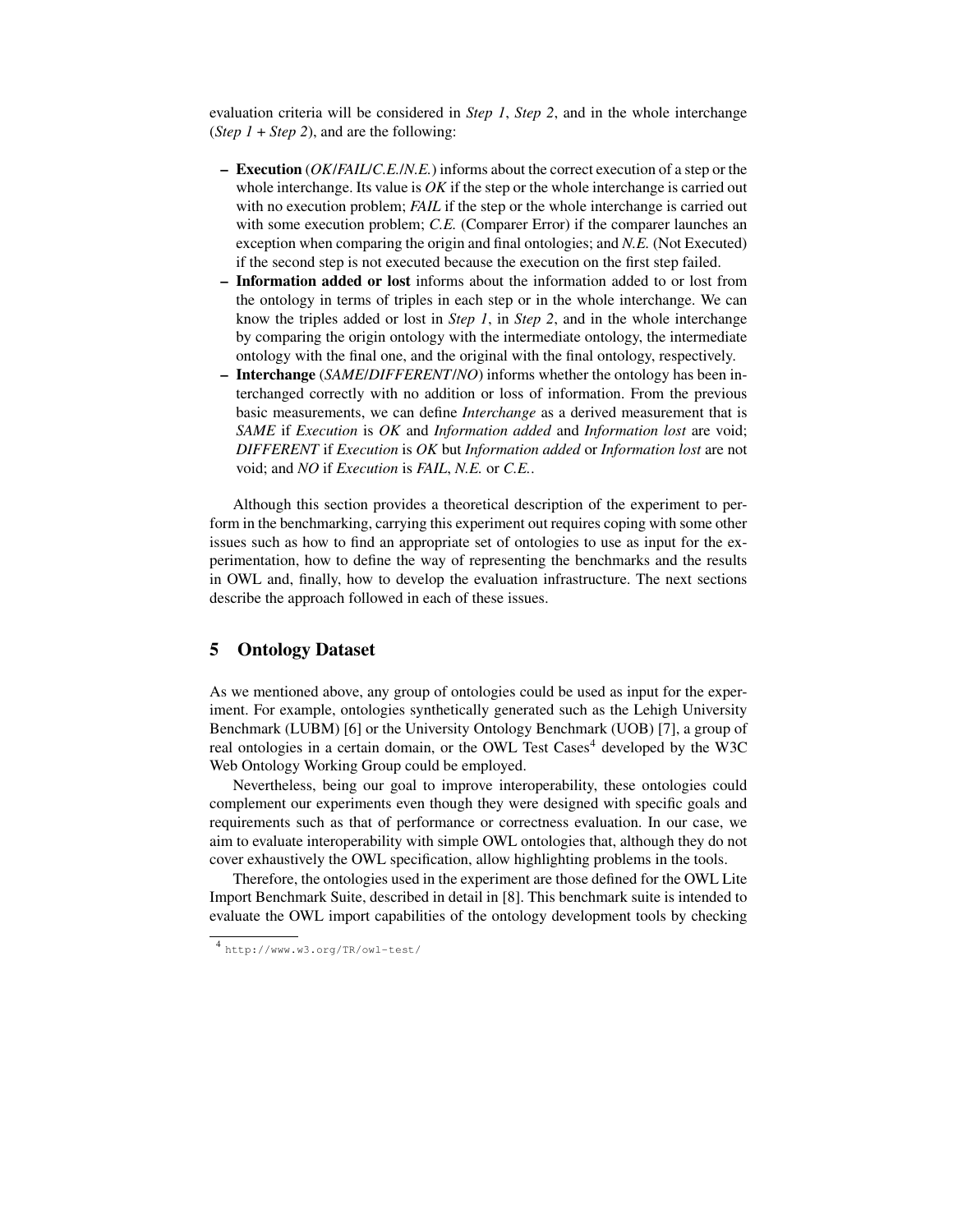the import of simple combinations of components of the OWL Lite knowledge model. It is composed of 82 benchmarks and is available in the Web<sup>5</sup>.

The ontologies composing the benchmark suite are serialized using the RDF/XML syntax as this is the syntax most widely employed by tools when exporting and importing to/from OWL. Since the RDF/XML syntax allows serializing ontology components in different ways while maintaining the same semantics, the benchmark suite includes two groups of benchmarks: one to check the import of the different combinations of the OWL Lite vocabulary terms, and another to check the import of OWL ontologies with the different variants of the RDF/XML syntax.

### **6 Representation of Benchmarks and Results**

This section defines the two OWL ontologies used in the OWL Interoperability Benchmarking. The *benchmarkOntology*<sup>6</sup> ontology defines the vocabulary that represents the benchmarks to be executed while the *resultOntology*<sup>7</sup> ontology defines the vocabulary that represents the results of a benchmark execution. These ontologies are lightweight, as their main goal is to be user-friendly.

Next, the classes and properties that these ontologies contain are presented. All the datatype properties have as range *xsd:string* with the exception of *timestamp*, whose range is *xsd:dateTime*.

**benchmarkOntology.** The *Document* class represents a document containing one ontology. A document can be further described with the following properties having *Document* as domain: *documentURL* (the URL of the document), *ontologyName* (the ontology name), *ontologyNamespace* (the ontology namespace), and *representationLanguage* (the language used to implemented the ontology).

The *Benchmark* class represents a benchmark to be executed. A benchmark can be further described with the following properties having *Benchmark* as domain: *id* (the benchmark identifier); *usesDocument* (the document that contains one ontology used as input); *interchangeLanguage* (the interchange language used); *author* (the benchmark author); and *version* (the benchmark version number).

**resultOntology.** The *Tool* class represents a tool that has participated as origin or destination of an interchange in a benchmark. A tool can be further described with the following properties having *Tool* as domain: *toolName* (the tool name), and *toolVersion* (the tool version number).

The *Result* class represents a result of a benchmark execution. A result can be further described with the following properties having *Result* as domain: *ofBenchmark* (the benchmark to which the result corresponds); *originTool* (the tool origin of the interchange); *destinationTool* (the tool destination of the interchange); *execution*, *executionStep1*, *executionStep2* (if the whole interchange, the first and the second

<sup>5</sup> http://knowledgeweb.semanticweb.org/benchmarking interoperability/owl/import. html

<sup>6</sup> http://knowledgeweb.semanticwe.org/benchmarking interoperability/owl/ benchmarkOntology.owl

<sup>7</sup> http://knowledgeweb.semanticwe.org/benchmarking interoperability/owl/ resultOntology.owl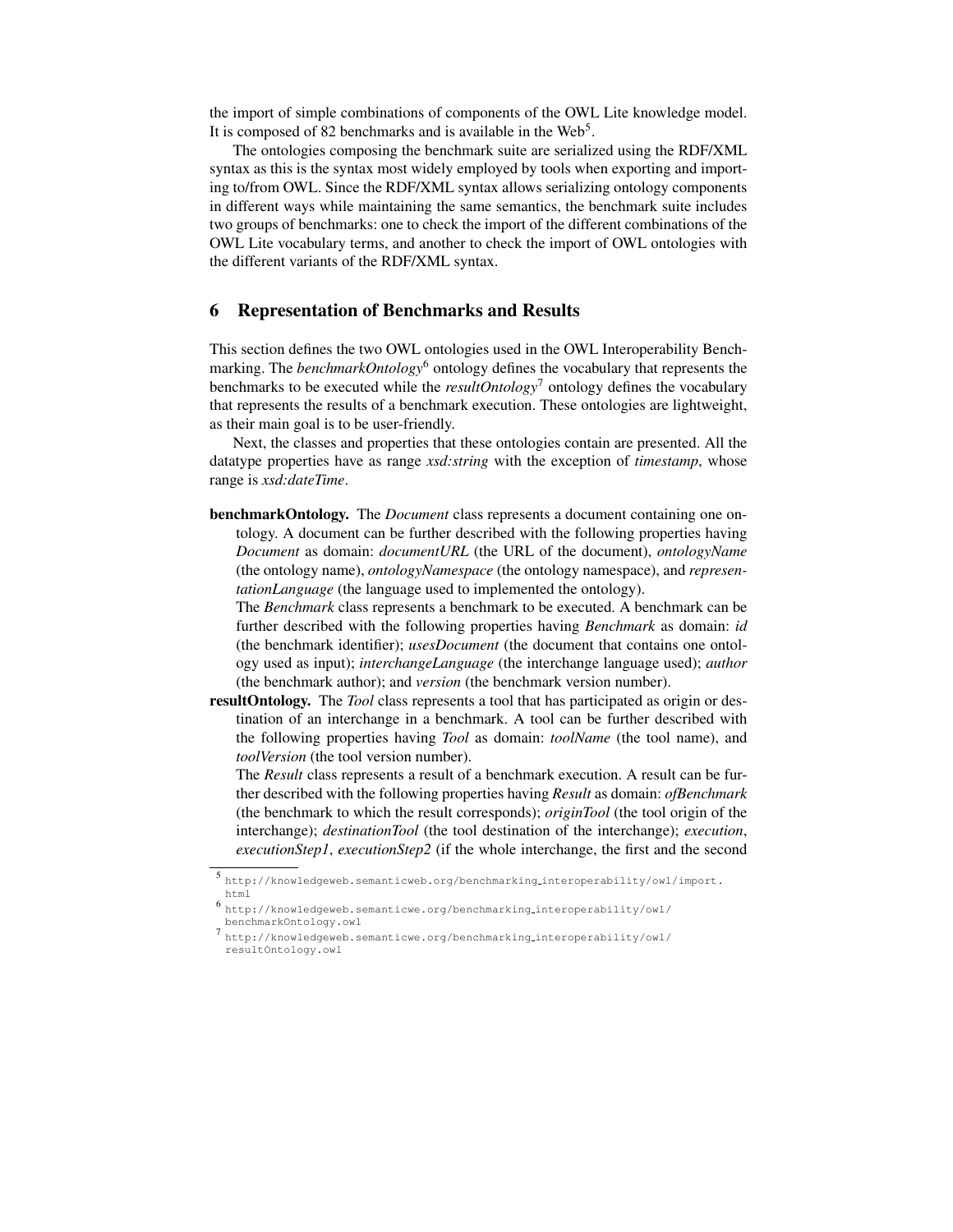steps are carried out without any execution problem, respectively); *interchange*, *interchangeStep1*, *interchangeStep2* (if the ontology has been interchanged correctly from the original tool to the destination tool, in the first and second steps with no addition or loss of information, respectively); *informationAdded*, *information-AddedStep1*, *informationAddedStep2* (the triples added in the whole interchange, the first and the second steps, respectively); *informationRemoved*, *informationRemovedStep1*, *informationRemovedStep2* (the triples removed in the whole interchange, the first and the second steps, respectively); and finally, *timestamp* (the date and time when the benchmark is executed).

# **7 Implementation of the Evaluation Infrastructure**

IBSE (Interoperability Benchmark Suite Executor) is the interoperability evaluation infrastructure that automates the execution of the experiments to be performed in the OWL Interoperability Benchmarking and that provides HTML summarized views of the obtained results. This is performed in the following three consecutive steps:

- 1. **To generate machine-readable benchmark descriptions from a group of ontologies**. In this step, a RDF file is generated including one benchmark for each ontology from a group of ontologies located in a URI and the vocabulary of the *benchmarkOntology* ontology. This can be skipped if benchmark descriptions are already available.
- 2. **To execute the benchmarks**. In this step, each benchmark described in the RDF file is executed between each pair of tools, being one tool the origin of the interchange and the other the destination of the interchange. The results are stored in a RDF file using the vocabulary of the *resultOntology* ontology.

Once we have the original, intermediate and final files with the corresponding ontologies, we extract the execution results by comparing each of these ontologies as shown in Section 4. This comparison and its output depend on an external ontology comparer. The current implementation uses the *diff* methods of a RDF(S) comparer (rdf-utils<sup>8</sup> version 0.3b) and of an OWL comparer (KAON2 OWL Tools<sup>9</sup> version 0.27). Nevertheless, the implementation permits inserting other comparers.

3. **To generate HTML files with different visualizations of the results**. In this step, three HTML files are generated. One of them shows the original, intermediate and final ontologies obtained in a benchmark execution whereas the other two summarize the *Execution*, *Interchange*, *Information added*, and *Information lost* results contained in the RDF result files. These two HTML files show, for each benchmark, the results of the final interchange and of the intermediate steps (*Step 1* and *Step 2*), as Figure 2 illustrates. The only difference between these two visualizations is that one depicts the count of triples inserted or removed to provide a quick summary of the results, the other, all the triples that have changed. We also distinguish between changes in the ontology formal model and in its documentation (its annotation properties). Regarding the triples inserted or removed, the tables show clearly

<sup>8</sup> http://wymiwyg.org/rdf-utils/

<sup>9</sup> http://owltools.ontoware.org/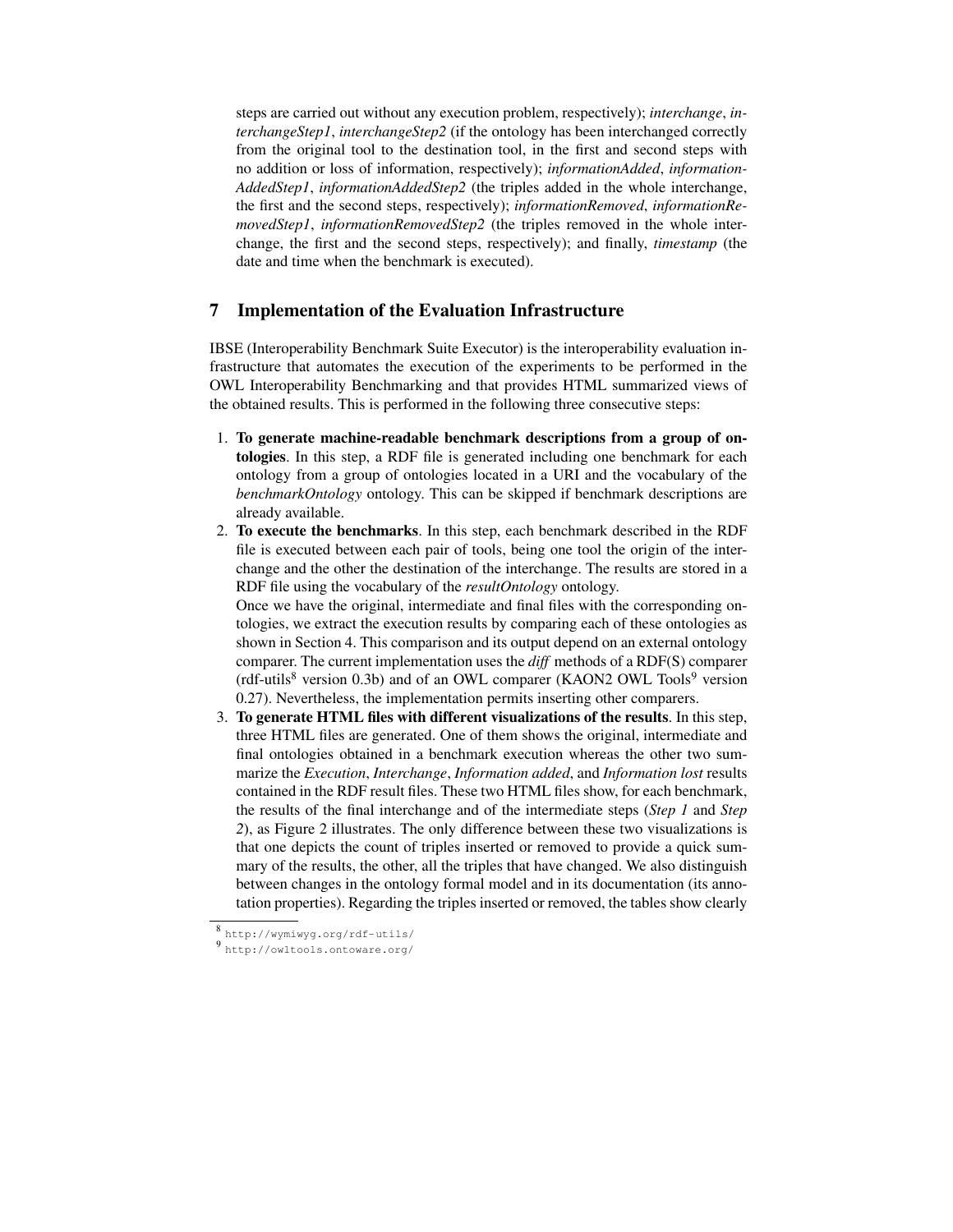| Final                                                     |                                                                        |                  | <b>Step 1</b> (Jena)                      |                                            |                                                                                                                                                                                                      |  |
|-----------------------------------------------------------|------------------------------------------------------------------------|------------------|-------------------------------------------|--------------------------------------------|------------------------------------------------------------------------------------------------------------------------------------------------------------------------------------------------------|--|
| B01 Interchange=DIFFERENT                                 |                                                                        |                  |                                           | Interchange=DIFFERENT                      |                                                                                                                                                                                                      |  |
| Execution=OK                                              |                                                                        |                  | Execution=OK                              |                                            |                                                                                                                                                                                                      |  |
|                                                           |                                                                        |                  | <b>Inserted:</b> Annotations 1, Others: 0 |                                            |                                                                                                                                                                                                      |  |
| Id                                                        |                                                                        | E <sub>01</sub>  |                                           |                                            |                                                                                                                                                                                                      |  |
|                                                           | Final<br>Interchange=DIFFERENT                                         |                  |                                           |                                            |                                                                                                                                                                                                      |  |
|                                                           | $Execution = OK$<br><b>Inserted</b> : ns=http://www.example.org/ISA01# |                  |                                           |                                            |                                                                                                                                                                                                      |  |
|                                                           |                                                                        |                  |                                           |                                            |                                                                                                                                                                                                      |  |
|                                                           |                                                                        |                  |                                           |                                            |                                                                                                                                                                                                      |  |
|                                                           | Step 1 (Jena)<br>Interchange=SAME                                      |                  |                                           |                                            |                                                                                                                                                                                                      |  |
| $Execution = OK$<br>Step 2 (WebODE) Interchange=DIFFERENT |                                                                        |                  |                                           |                                            |                                                                                                                                                                                                      |  |
|                                                           |                                                                        |                  |                                           |                                            |                                                                                                                                                                                                      |  |
|                                                           |                                                                        | $Execution = OK$ |                                           |                                            |                                                                                                                                                                                                      |  |
|                                                           |                                                                        |                  |                                           |                                            |                                                                                                                                                                                                      |  |
|                                                           |                                                                        |                  |                                           |                                            |                                                                                                                                                                                                      |  |
|                                                           |                                                                        |                  |                                           | <b>Inserted:</b> Annotations: 1, Others: 0 | <b>Step 2</b> (WebODE)<br>Interchange=SAME<br>Execution=OK<br>ns:Person rdfs:label "Person" xsd:string".<br>Inserted: ns=http://www.example.org/ISA01#<br>ns:Person rdfs:label "Person^^xsd:string". |  |

**Fig. 2.** Example of a result of a benchmark execution

the annotation properties both in the triple count by counting them separately and in the triple list, by showing them in a different colour.

The only requirements for executing the evaluation infrastructure are to have a Java Runtime Environment and the tools that participate in the experiment installed, with their corresponding implementations in the IBSE evaluation infrastructure. The benchmarking web page contains links to the source code and binaries of  $IBSE<sup>10</sup>$  and links to the RDF file with the description of the benchmarks to be executed in each tool<sup>11</sup>.

The only operation that a tool has to perform to participate in the experiment, as seen in Section 4, is to import an ontology from a file and to export the imported ontology into another file. To insert a new tool in the evaluation infrastructure only one method from the *ToolManager* interface has to be implemented: *void ImportExport(String importFile, String exportFile, String ontologyName, String namespace, String language)*. This method receives as input parameters the location of the file with the ontology to be imported, the location of the file where the exported ontology has to be written, the name of the ontology, the namespace of the ontology, and the representation language of the ontologies respectively. This method has already been implemented for the Jena<sup>12</sup> ontology repository and for the WebODE<sup>13</sup> ontology development tool.

## **8 Execution Sample**

We have performed a sample experiment using Jena and WebODE. After running the experiment, we obtained four sets of results from all the possible ways of interchanging

<sup>10</sup> http://knowledgeweb.semanticweb.org/benchmarking interoperability/ibse/

<sup>11</sup> http://knowledgeweb.semanticweb.org/benchmarking interoperability/owl/OIBS.rdf

<sup>12</sup> http://jena.sourceforge.net/

<sup>13</sup> http://webode.dia.fi.upm.es/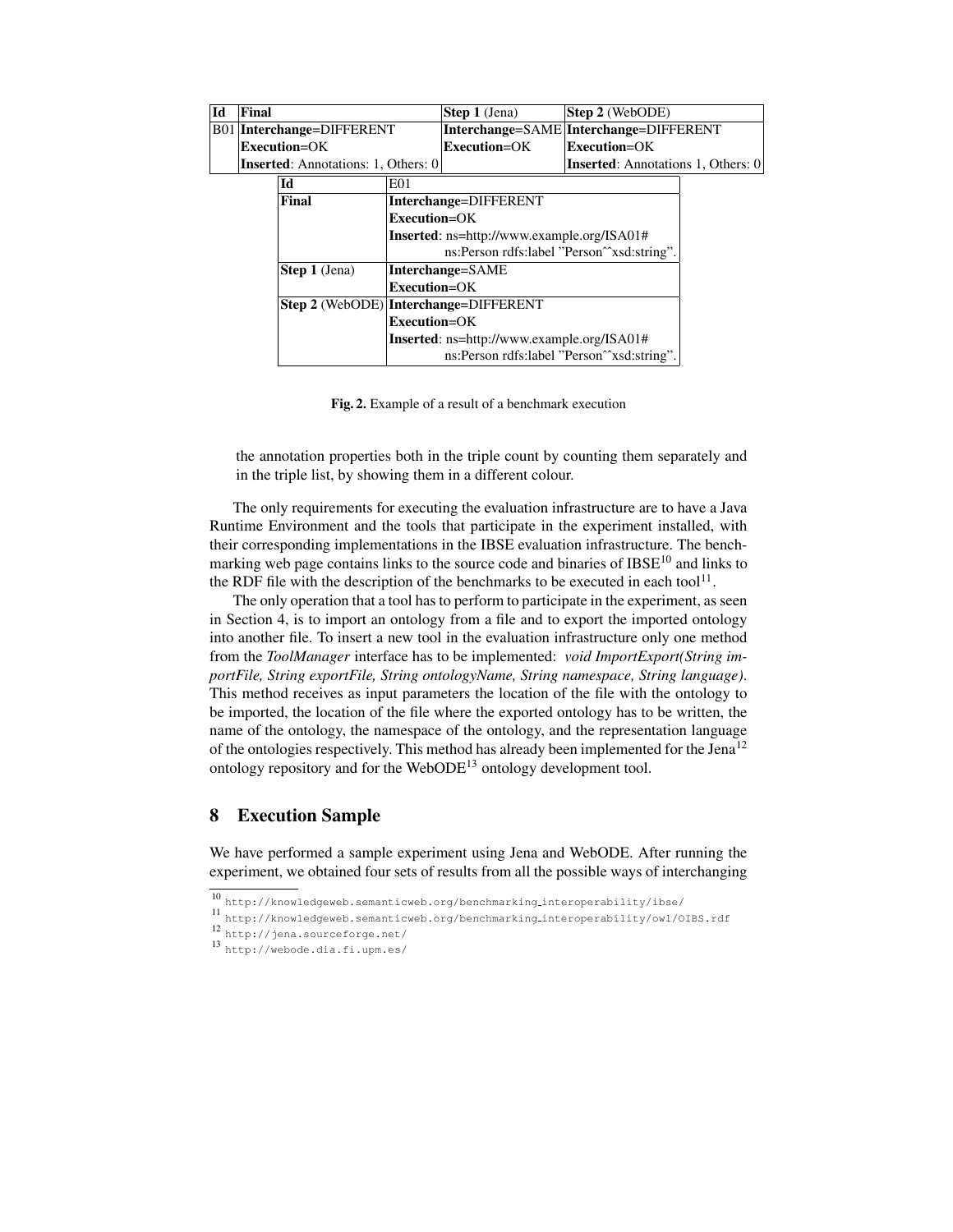ontologies between these tools: Jena with itself, Jena with WebODE, WebODE with Jena, and WebODE with itself.

The HTML files with the interoperability results of Jena and WebODE provide not just data about the interoperability of the tools but some hints on improving the evaluation infrastructure. Table 1 presents a summary of this first set of results including a richer classification of these results after some in-depth analyses.

|                     |                                                               |          |          |          | J-J J-W W-J W-W |
|---------------------|---------------------------------------------------------------|----------|----------|----------|-----------------|
| Correct interchange | Ontology interchanged correctly                               |          |          | $\theta$ |                 |
|                     | Changes only in blank node identifiers                        |          | $\theta$ | $\theta$ |                 |
|                     | Incorrect interchange Only annotation properties are inserted |          | 14       | 12       | 12              |
|                     | Triples are inserted or removed                               | $\theta$ | 49       | 51       | 44              |
| Failed execution    | Execution failed in Step 1                                    | 0        | $\theta$ | 16       | 16              |
|                     | Execution failed in Step 2                                    | 0        | 13       | $\theta$ |                 |
|                     | Comparer launches an exception                                | $\theta$ | h        |          |                 |

**Table 1.** Interoperability results of Jena (J) and WebODE (W)

As Table 1 shows, Jena interchanges correctly all the ontologies with itself, whereas WebODE has some problems when dealing with OWL ontologies, since it crashes when processing them or makes the ontology comparer crash.

The results depend on the correct working of the ontology comparer. At first sight, the results inform that Jena is not capable of interchanging five ontologies but, looking closer at the results, it can be observed that these ontologies are the same, the discrepancy lays in that the OWL Tools ontology comparer does not consider two ontologies to be the same if they do not have the same blank node identifiers.

It can be noted that when WebODE exports ontologies, it generates labels and comments with the name of the concepts and properties in the ontology, inserting new information in the ontology and not providing the same ontology as a result.

#### **9 Conclusions**

We are currently organizing the benchmarking of interoperability of ontology tools using OWL as interchange language. To support the automatic execution of the experiment and the analysis of the results we have developed IBSE, the evaluation infrastructure presented in this paper, which can be used either by the benchmarking participants or by anyone interested in evaluating the interoperability of their tools.

At the time of writing this paper, we do not have a definitive list of the tools participating in the benchmarking and, on the other hand, the evaluation over the tools has not started. Therefore, we do not have conclusive results from any tool. The evaluation infrastructure is, nevertheless, currently under development and these first results provide valuable feedback for continuing the work.